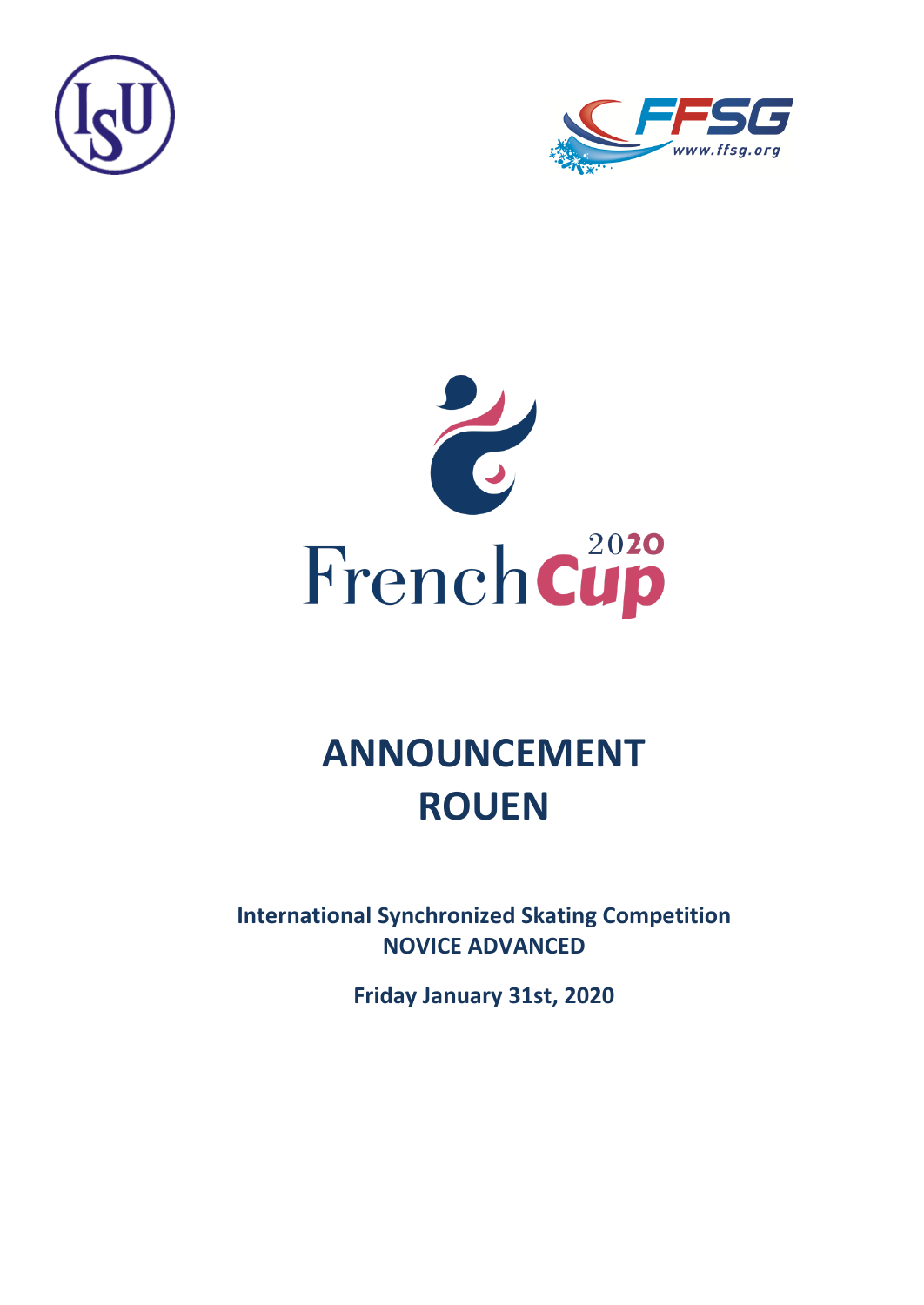



The Ice Sports French Federation (FFSG), and the Rouen Olympic Club (ROC), have the great pleasure, in inviting ISU Members to the XXVI French Cup 2020, International Synchronized Skating Competition. The competition is reserved to all eligible skaters (R.ISU 102 and 109), and will be conducted in accordance with the ISU Constitution and General Regulations 2018 and ISU Special Regulations and Technical Rules for Synchronized Skating 2018, as well as all pertinent ISU Communications.

#### **INVITED MEMBERS**

| Ice Skating Australia Incorporated              | <b>AUS</b> |
|-------------------------------------------------|------------|
| Österreichischer Eiskunstlauf Verband           | AUT        |
| <b>Skating Union of Belarus</b>                 | <b>BLR</b> |
| Fédération Royale Belge de Patinage Artistique  | <b>BEL</b> |
| Skate Canada                                    | <b>CAN</b> |
| <b>Chinese Skating Association</b>              | <b>CHN</b> |
| <b>Croatian Skating Federation</b>              | <b>CRO</b> |
| <b>Czech Figure Skating Association</b>         | <b>CZE</b> |
| Suomen Taitoluisteluliitto                      | <b>FIN</b> |
| Fédération Française des Sports de Glace        | <b>FRA</b> |
| Deusche Eislauf Union e V                       | <b>GER</b> |
| National Ice Skating Association of UK LTD      | <b>GBR</b> |
| Hungarian National Skating Federation           | <b>HUN</b> |
| <b>Icelandic Skating Association</b>            | <b>ISL</b> |
| Federazione Italiana Sport del Ghiaccio         | <b>ITA</b> |
| Japan Skating Federation                        | <b>JPN</b> |
| Korea Skating Union                             | <b>KOR</b> |
| Koninklijke Nederlandsche Schaatsenrijders Bond | <b>NED</b> |
| New Zealand Ice Skating Association Inc         | <b>NZL</b> |
| Norges Skøyteforbund                            | <b>NOR</b> |
| Polish Figure Skating Association               | POL        |
| The Figure Skating Federation of Russia         | <b>RUS</b> |
| Association of Skating Sports of Serbia         | <b>SRB</b> |
| South African Figure Skating Association        | <b>RSA</b> |
| Federacion Espanola de deportes de hielo        | <b>ESP</b> |
| Svenska Konstakningsförbundet                   | <b>SWE</b> |
| Schweizer Eislauf-Verband                       | <b>SUI</b> |
| Ukrainian Figure skating Federation             | <b>UKR</b> |
| <b>Turkish Ice Skating Federation</b>           | <b>TUR</b> |
| The United States Figure Skating Association    | <b>USA</b> |

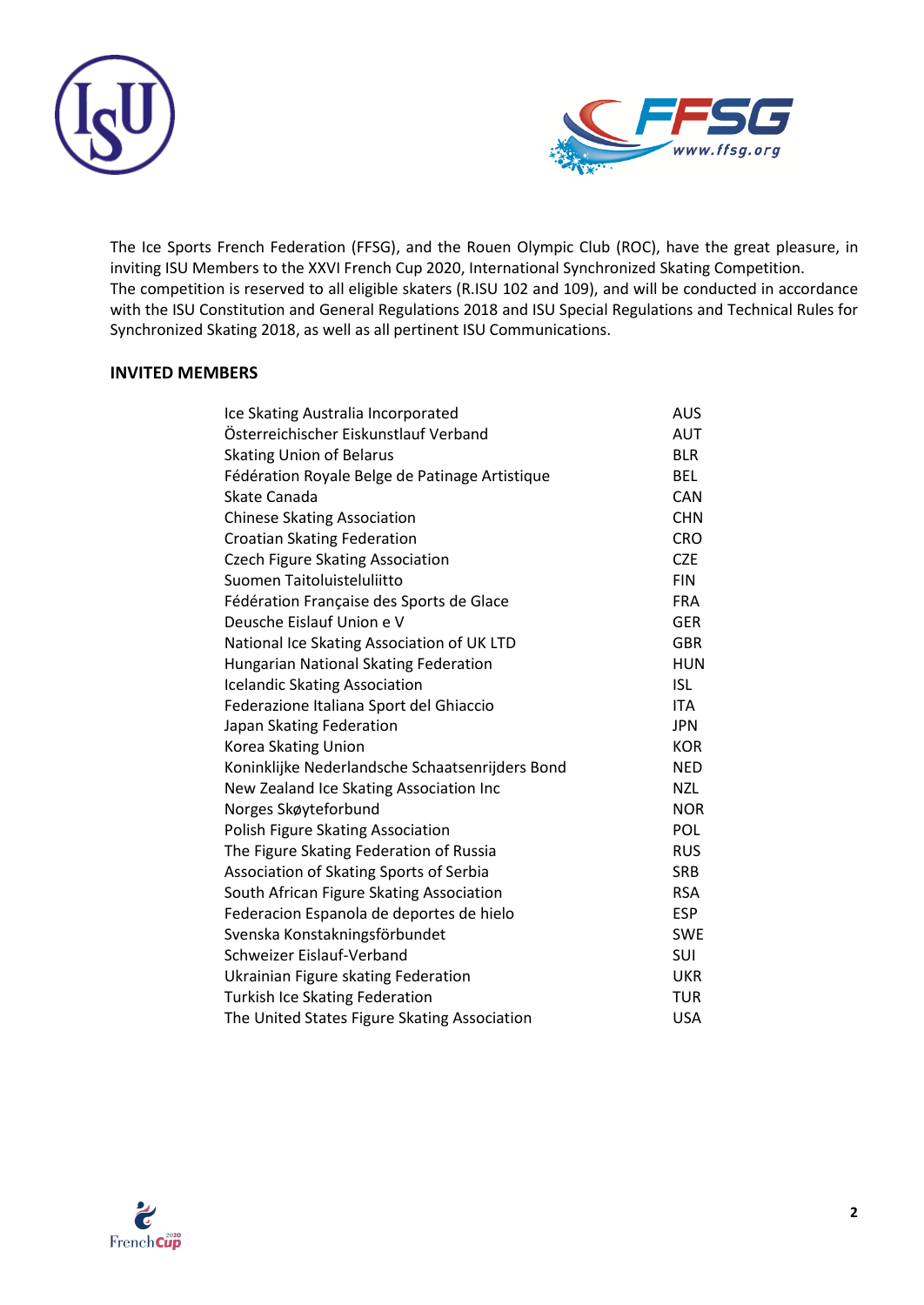



**1) DATE** January 31<sup>st</sup> 2020

### *2) PLACE*

ROUEN Ice Rink (1h30 from Paris) Main Rink 60m x 30m (2747 places) Practice Rink 56m x 26m Centre Sportif Guy BOISSIERE Esplanade du Docteur Duchêne Ile Lacroix 76100 ROUEN

Main and Practice rink are in the same complex.

## *3) CATEGORIES and NUMBER OF PARTICIPATING TEAMS*

The Competition includes the following categories ISU :

**- NOVICE ADVANCED** Free Skating Program

**3 minutes +/- 10 sec.**

The host country is not involved in the team limit at 4 teams per nation.

## *4) ENTRIES*

Entries of Teams, nominated Judges, Team Leaders and Team Managers must be made only by the respective National Associations, Member of the ISU on the enclosed forms.

An entry fee of : 400 Euros is required **without any free ice practice\*** 500 Euros including half (1/2) an hour of free ice practice \* 600 Euros including one (1) hour of free ice practice \*

\*Upon decision of the organizing committee, based on arrival in Rouen and ice availability

**The PRELIMINARY FORM must be sent before November 27th , 2019**

**For each participating Team, join all the entry forms not later than December 27th, 2019,** Email : [secretariat@frenchcup.fr](mailto:secretariat@frenchcup.fr)

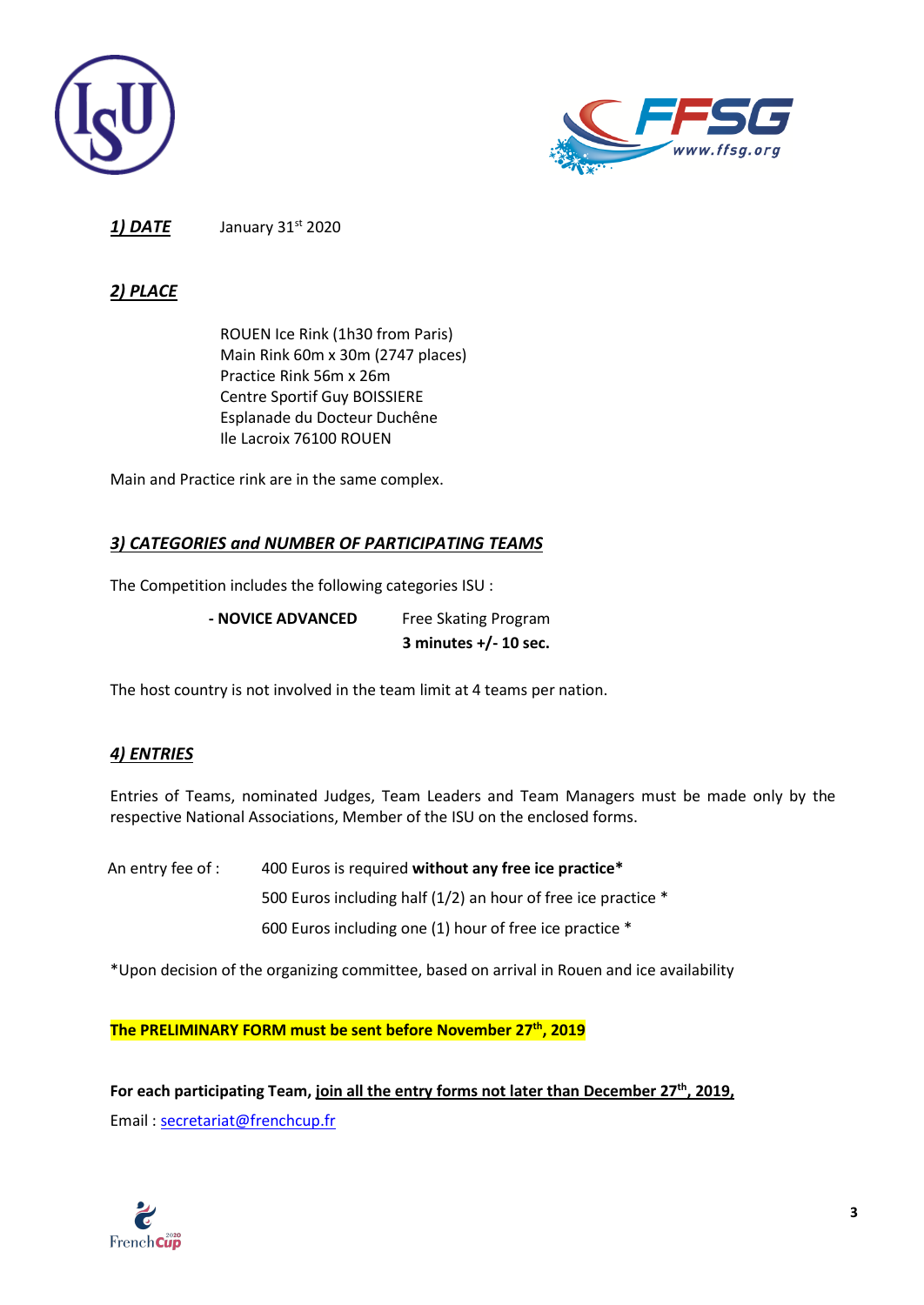



The Program Components Sheet must be joined if possible to the entry form for each participating team **and must be sent to the Organizing Committee at the latest on January 3 rd, 2020.**

If a team withdraws from the Competition after January 4<sup>th</sup>, 2020, the entry fee will not be refunded. The payment must be done to the Organizing Committee - **ROC at the latest on January 10th, 2020** and must be included to the entry forms.

 \* Only Cheques in Euros to: ROUEN OLYMPIC CLUB Centre Sportif Guy Boissière Esplanade du Docteur Duchêne Ile Lacroix 76100 ROUEN-France

\* Bank transfer in Euros :

*Intitulé du compte :* **ROUEN OLYMPIC CLUB CCM ROUEN SAINT MARC 27 PLACE SAINT MARC – 76000 ROUEN TEL : 0 820 36 08 31**

**CCM ROUEN SAINT MARC : 10278 02148 00020528301 58 IBAN : FR76 10278021480002052830158 BIC : CMCIFR2A**

**The ROC reserves the right to accept late entries.**

## *5) OFFICIAL PRACTICE*

The official practices will begin on Friday morning January 31 **st**, 2020. For all practices, the ice rink and the dressing rooms will be opened half an hour before the start of the practices. No extra practice ice will be permitted after the Official Draw. ISU Rules in effect shall apply.

## *6) TECHNICAL DATA*

| <b>NOVICE</b><br><b>ADVANCED :</b> | 16 skaters              | 10 years old and less than 15 years old before the $1st$ of<br>July. 2019 |
|------------------------------------|-------------------------|---------------------------------------------------------------------------|
|                                    | - Free Skating Program. | 3 minutes $+/-10$ sec. $-$ According the ISU Rule in effect               |

The host country is not involved in the team limit.

ISU Rule in effect : Up to 25 % (4 skaters on a Team with 16 skaters, 3 skaters on a Team with 12 skaters) of a Team may be from a foreign Member, if so permitted by the National Association of the Country of which the skater is a citizen, but such Skaters shall only represent one Member in the course of the same season (July1-June 30). Alternates are NOT included for calculation of percentages purpose. Restrictions specified in the restriction in the ISU Rule do not apply.

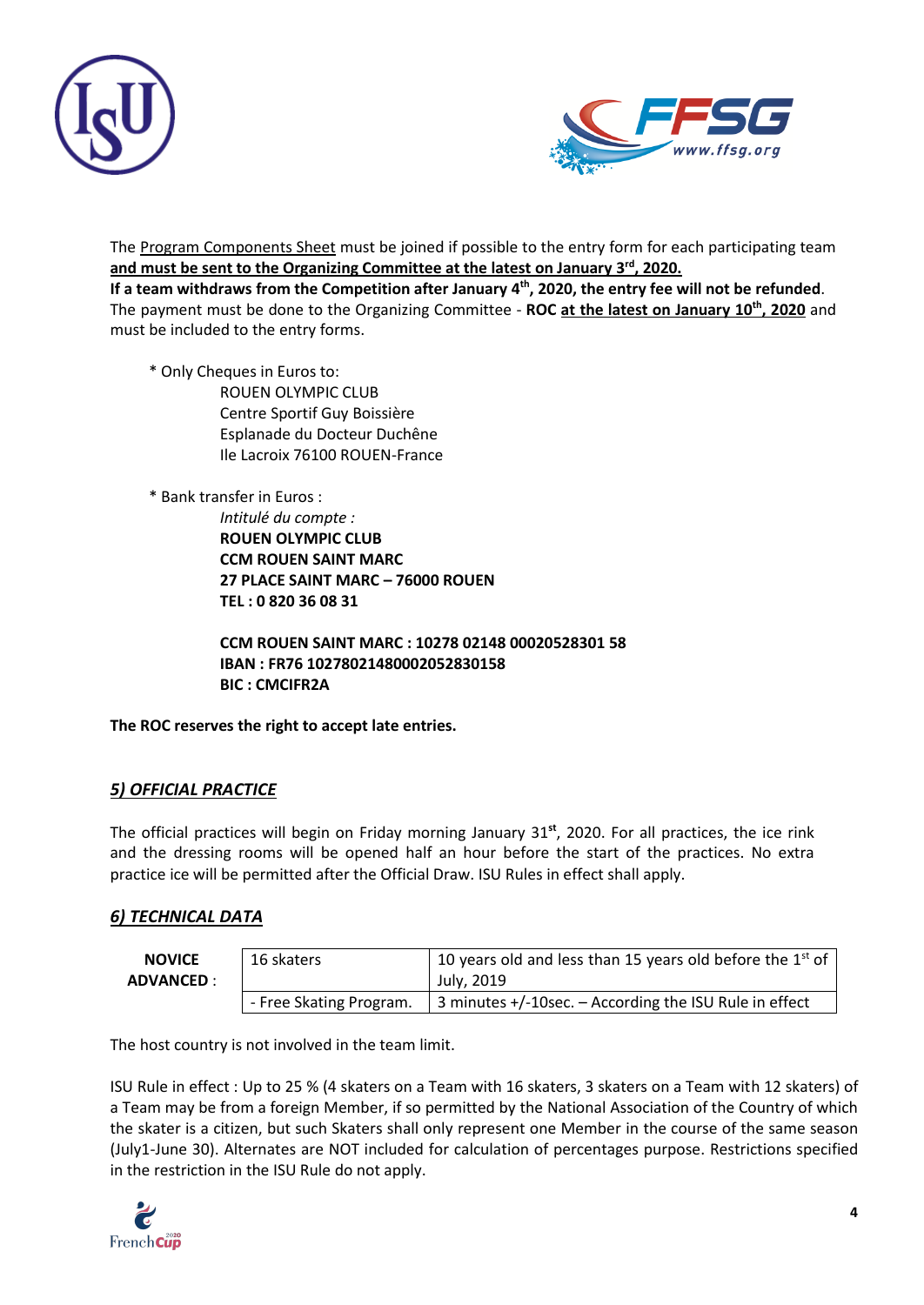



**Each participating Team may enter up to a maximum of four (4) alternates on official Entry Form. Only those skaters whose names are listed on the registration forms will be allowed to skate.** The result will be determined according to ISU Rules in effect, as per special Regulations for Synchronized Skating 2018.

#### **THE NAME OF THE TEAM AND THE LIST OF PARTICIPANTS MUST BE TYPESCRIPTED BY ALPHABETICAL ORDER ON THE ENTRY FORMS**

## *7) MUSIC*

The ISU Rules in effect shall apply.

In addition, music can be submitted in advance by emailing an MP3-file either as attachment, on the mail : [music@frenchcup.fr.](mailto:music@frenchcup.fr)

FOR THE SECURITY, Upon registration one CD for each program (short/free) must be submitted by each team. Each program (short/free) must be recorded on separate disk. Each email message should only contain one music file or file link. The subject of the email should be in the format "Category name, Competition program (if the category has a short program), Team name". The titles, composers and orchestra of the Music to be used for the Short Program and the Free Program must be listed for each team on the Official Music and Press Information Form.

## *8) PANEL OF JUDGES*

Each participating ISU members may nominate one (1) International or ISU Judge, on the ISU list of Referees and Judges for Synchronized Skating 2019-2020. Two (2) International or ISU Judges may be accepted if the entries are in minimum two (2) categories. A Judge may officiate in two or three categories according to the entries. The entries of judges must be done not later than December  $27<sup>th</sup>$ , 2019 and joined to the entry forms of the teams. For each category, a panel of a minimum of 5 up to 9 Judges will be used.

**The arrival of Officials to Rouen must be on Thursday, January 30 th, 2020 to be able to attend the first Judges meeting at 05.00PM at the Official Hotel.**

#### **A Referees and Technical Panel meeting will be held one hour before the Judges meeting.**

The Round Table Discussion for Judges will take place after the end of each event and/or according to the entries per categories and the official time schedule possibilities.

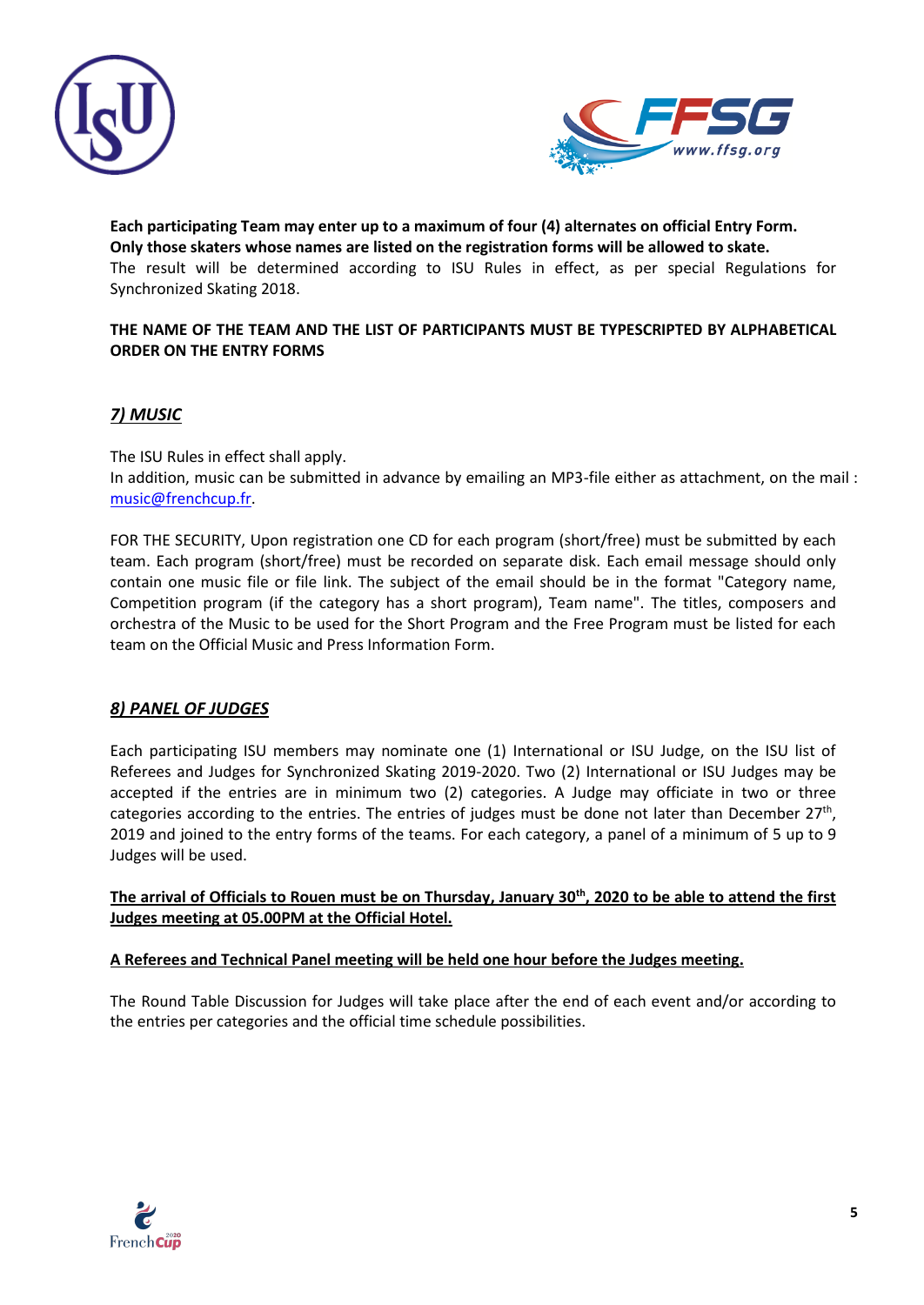



## *9) ACCOMODATION*

**The Official Hotel for Referees, Judges, TC, TS, Data, VIP :**

**Mercure Champ de Mars** Address : 12 avenue Aristide Briand - 76000 Rouen France Tel: (33) 2 35 52 42 32 Fax: (33) 2 35 08 15 06 Email : [h1273@accor.com](mailto:h1273@accor.com)

#### *10) EXPENSES*

The Organizing Committee will provide accommodation and meals for all Referees, Judges, Technical Controllers and Specialists, Officials, etc taking part in the competition, **from Thursday, January 31st ,**  2020, Lunch time to Sunday, February 2<sup>nd</sup>, 2020 breakfast included, according to the schedule of the competition.

The Organizing Committee will take in charge travel expenses for all invited Referees, Technical Controllers and Specialists, Data, at APEX airfare economy rates from their home to Rouen and return. The organizer will provide ground transportation for all officials from the different airports to Rouen. All other expenses will be the responsibility of each individual Official.

#### *11) REGISTRATION / ACCREDITATION*

Registration and accreditation for Team Delegations, Officials, and Guests will take place at the registration place at the ice rink Centre Guy Boissière from Wednesday afternoon (02.00PM).

Every skater of the participating Teams, Officials, Referees, TC, TS, VIP for Teams, Judges and Chaperons will receive an accreditation, necessary to get the entry to the competition Ice Rink, during all the time of the French Cup 2020.

Only : 1 coach and 1 coach assistant, 3 (maximum) Chaperons, 1 Team Leader, 1 Team Manager, 1 medical and 1 assistant medical per team will be accepted for the accreditation.

The national passport for each skater of the Teams taking part to the Competition will be controlled during the registration.

#### *12) TEAM ACCOMODATION*

For the hotel, please contact the OFFICE DE TOURISME of Rouen :

**[Adresse](https://www.google.com/search?client=safari&rls=en&q=office+de+tourisme+de+rouen+adresse&stick=H4sIAAAAAAAAAOPgE-LWT9c3LM8wSTMxNdKSzU620s_JT04syczPgzOsElNSilKLixexKuenpWUmpyqkpCqU5JcWZRbngtlF-aWpeQqJYEWpADbCWstUAAAA&ludocid=2890988955949065790&sa=X&ved=2ahUKEwivkODg9YDlAhUDqxoKHVejCBQQ6BMwEHoECBAQAw) :** 25 Place de la Cathédrale, 76000 Rouen **[Phone](https://www.google.com/search?client=safari&rls=en&q=office+de+tourisme+de+rouen+t%C3%A9l%C3%A9phone&ludocid=2890988955949065790&sa=X&ved=2ahUKEwivkODg9YDlAhUDqxoKHVejCBQQ6BMwEnoECBAQDg) : (33)** 2 32 08 32 40 **Web-site** : www.rouentourisme.com

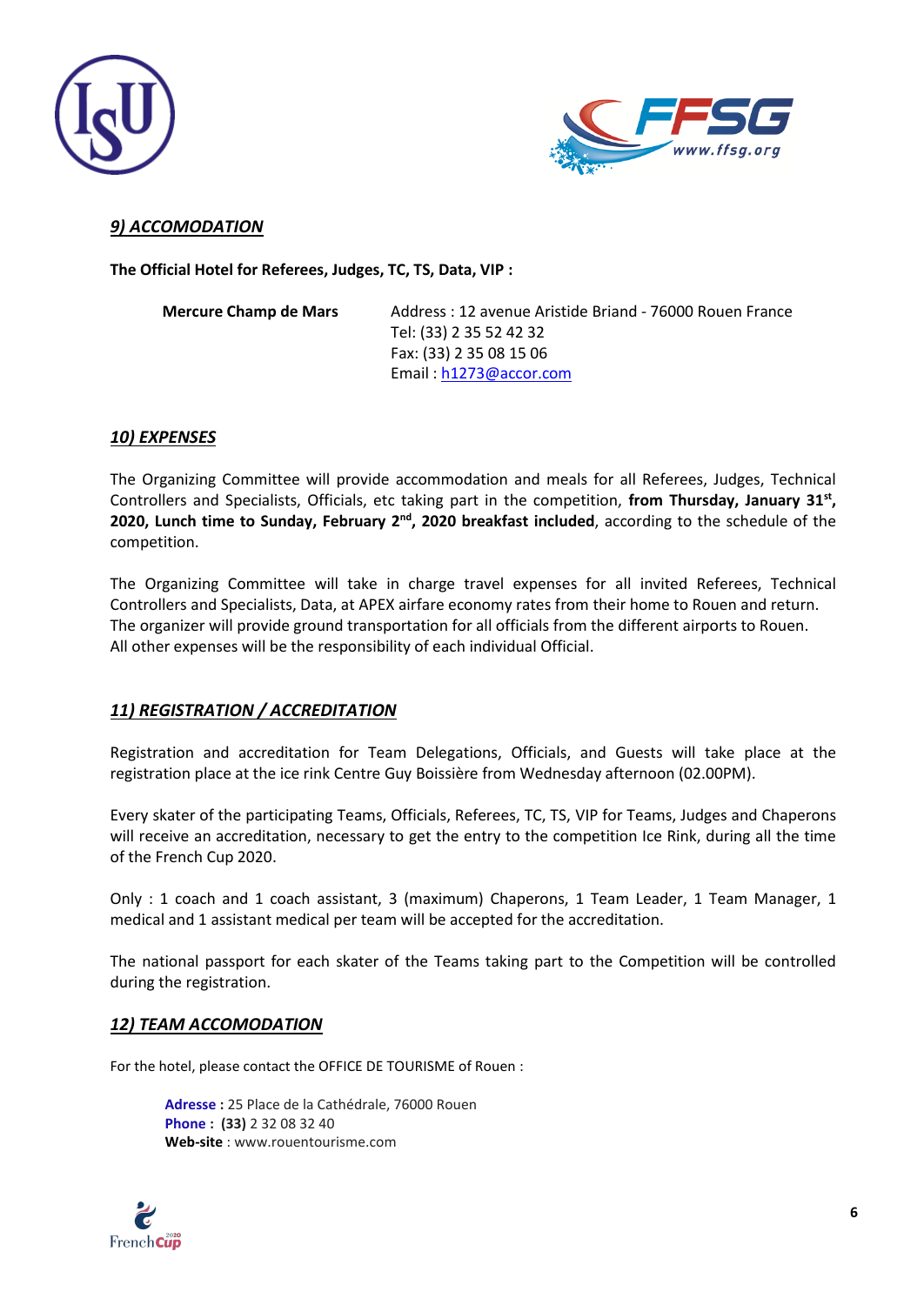



For information, please contact the Organizing Committee :

International French Cup - ROC Centre Sportif Guy Boissière Avenue Jacques Chastelain Ile Lacroix 76100 Rouen - FRANCE Tel: (33) 2 35 15 20 80 Email : [secretariat@frenchcup.fr](mailto:secretariat@frenchcup.fr) web-site : [www.frenchcup.fr](http://www.frenchcup.fr/)

**For safety reasons, the buses will park behind the ice rink in the BUS PARKING. Suitcases and luggage will not be allowed in the bleachers.**

## *13) CATERING OF THE TEAMS*

The catering takes place on "Pôle Performance Glace''.

The costs of the meals will not be borne by the organization.

You can find meal form of reservation and contact the committee by email : [secretariat@frenchcup.fr](mailto:secretariat@frenchcup.fr)

## *14) DRAWS*

**Before the draw, the Organizing Committee invites all teams to the parade in the streets of Rouen.** The Organizing Committee reserves the right to cancel it for any reason that could put teams in a situation of discomfort.

The Official Draw Ceremony will be held at **Rouen, in the arena, Thursday, January 30 th, 2020 at 07.30PM**. All skaters, Coaches, Team Leaders and/or Managers, Officials, VIP are invited to the draw.

#### *15) EXTRA PRACTICE ICE*

Extra Practice Ice can be booked:

- Wednesday January  $29^{th}$ , 2020, 10.00AM until 11.00PM.
- Thursday January 30<sup>th</sup>, 2020, 07.00AM until 5.30PM.

If you wish more of Extra Practice, the Norman ice rinks can welcome you, do not hesitate to contact the Steering committee

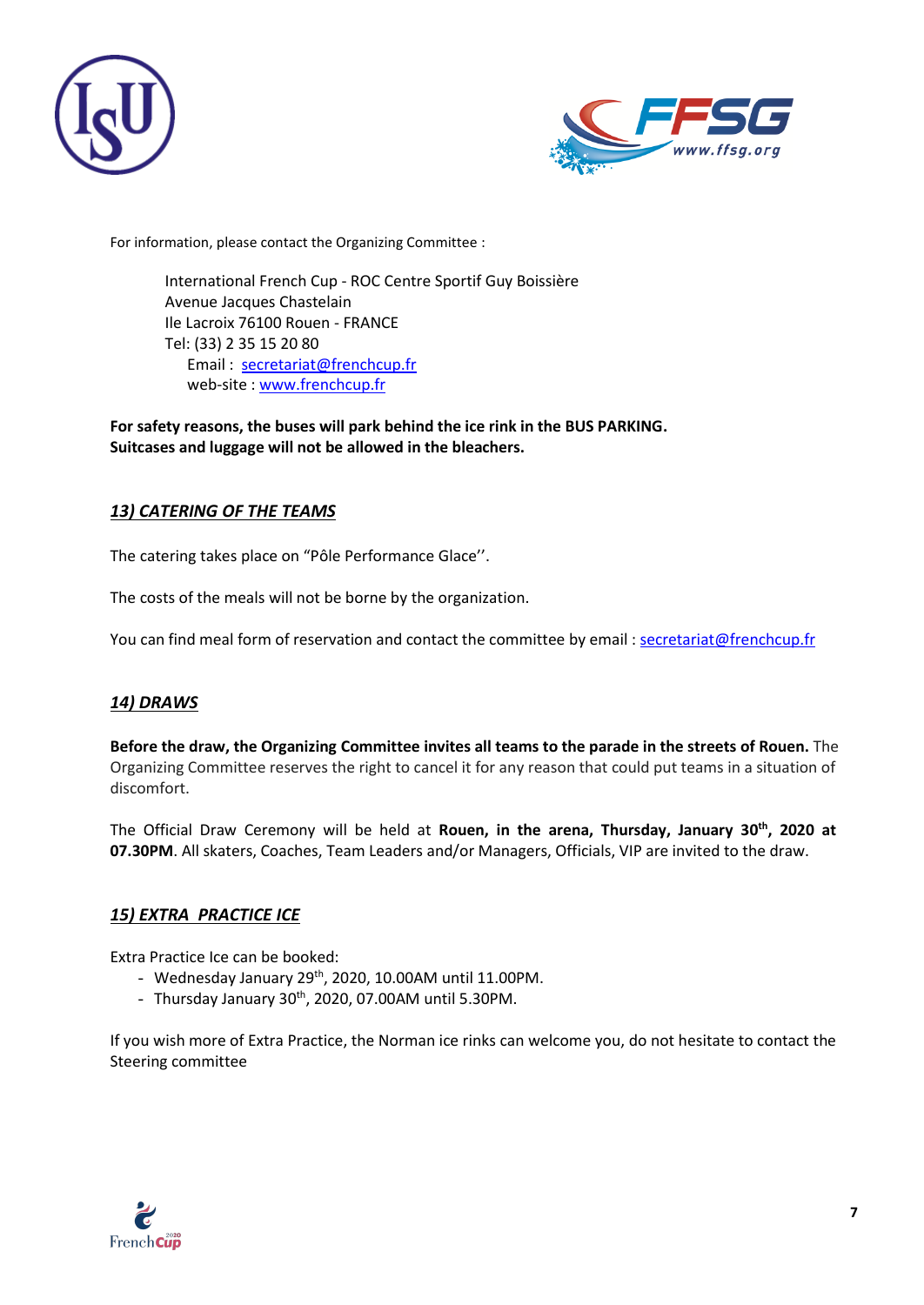



## *16) MEDALS – TROPHIES*

Each winner Team will receive a trophy per category. Teams finishing on second and third place will receive a special price. Every participating Teams will receive a souvenir.

#### *17) PRICE MONEY*

#### 1 ST NOVICE ADVANCED: 2.300 Euros

FREE INVITATION to take part to the next FRENCH CUP 2021 is offered to every team placed at the Second place at the Final Result in their category of the FRENCH CUP 2020.

#### *18) MEDICAL SERVICE - DOPING CONTROL*

A medical service will be on duty at the main and practice rinks during all the time of the competition and practice sessions. Anti-Doping tests may be carried out in accordance with the current ISU Anti-Doping Rules and Procedures (ISU Communications).

#### *19) LIABILITY*

In accordance with the ISU Rule in effect, it is the sole responsibility of each member participating in the French Cup 2020 to provide medical and accident insurance for the athletes, officials, and all other members of the member's Team(s).

The Ice Sports French Federation and the Organizing Committee for the French Cup 2020 assume no responsibility for or liability with respect to bodily or personal injury or property damage incurred in connection with the event by Competitors and Officials.

The organizer will not provide participant insurance coverage for the event.

#### *20) PUBLICITY WAIVER*

Members, Teams and Competitors hereby acknowledge and consent to the fact that Team Photos, Team Video, Team information and results will be published, as well as 2020. French Cup International Competition may be televised either in whole or in part, for showing on a worldwide basis. According to the ISU Constitution and General Regulations 2018 both Members and Competitors (in this particular case, Teams) hereby certify and warrant that the music and choreography presented and used by the Competitors have been fully cleared and authorized for public use and consent to the use of his or her name, biography and likeness on or in connection with any television or radio program broadcast and re-broadcast throughout the world, motion picture, print media or the advertising and publicizing of such program, without further clearance or payments of any kind on the side of the ISU, the Organizing Member of The Ice Sports French

Federation FFSG, Organizing Committee and the relevant television network or broadcasters being required. At the time of registration at French Cup 2020, all Team Leaders, or other representatives of the Member entering, must present a compliance signed by the Team Manager and/or Team Leader.

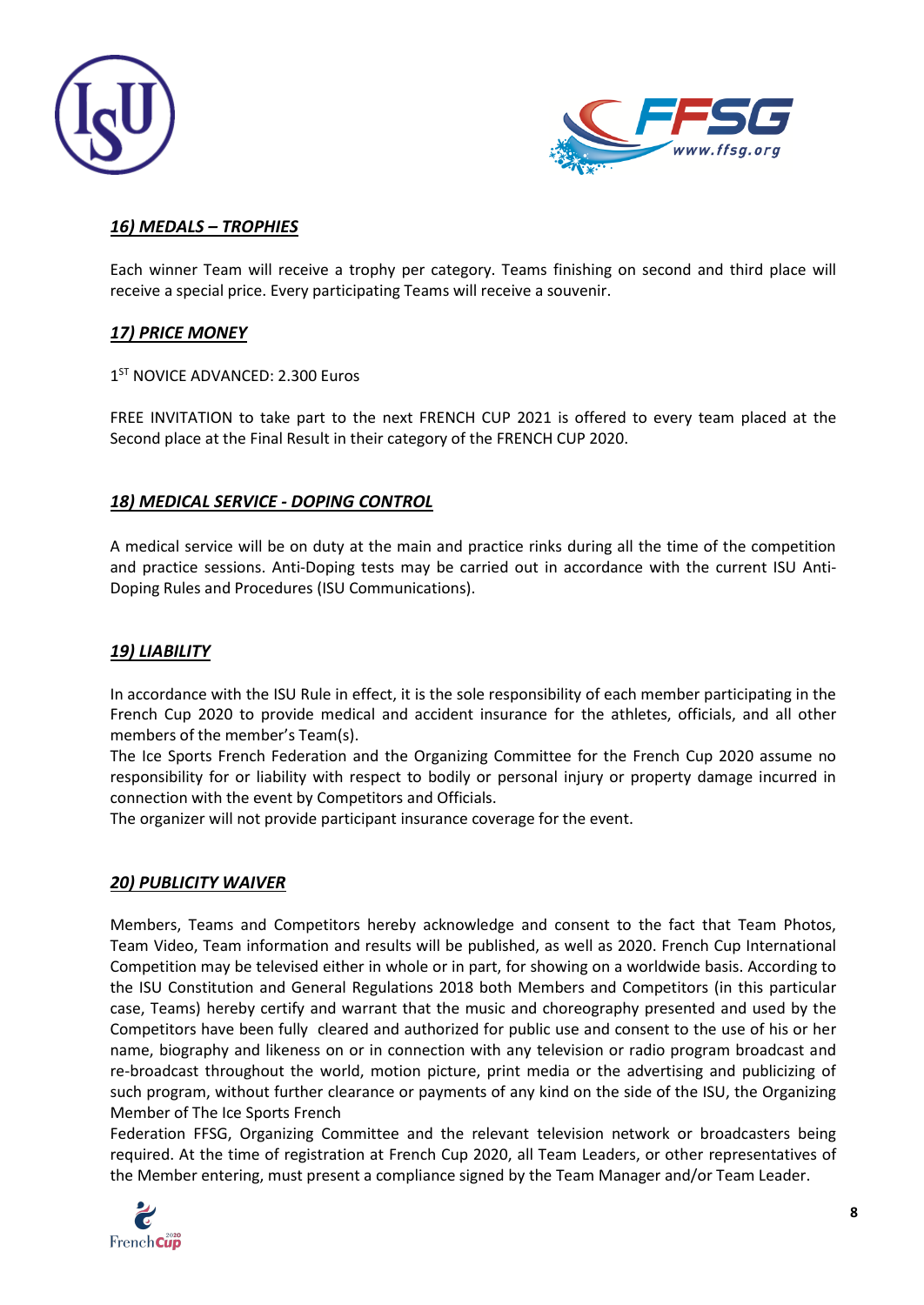



## *21) INFORMATIONS*

**For safety reasons, the buses will park behind the ice rink in the BUS PARKING. Suitcases and luggage will not be allowed in the bleachers.**

For any further information, address requests to:

Organizing Committee - International French Cup R.O.C Centre Sportif Guy Boissière Avenue Jacques Chastelain Ile Lacroix 76100 Rouen - FRANCE Tel: (33) 2 35 15 20 80 Email : [secretariat@frenchcup.fr](mailto:secretariat@frenchcup.fr)

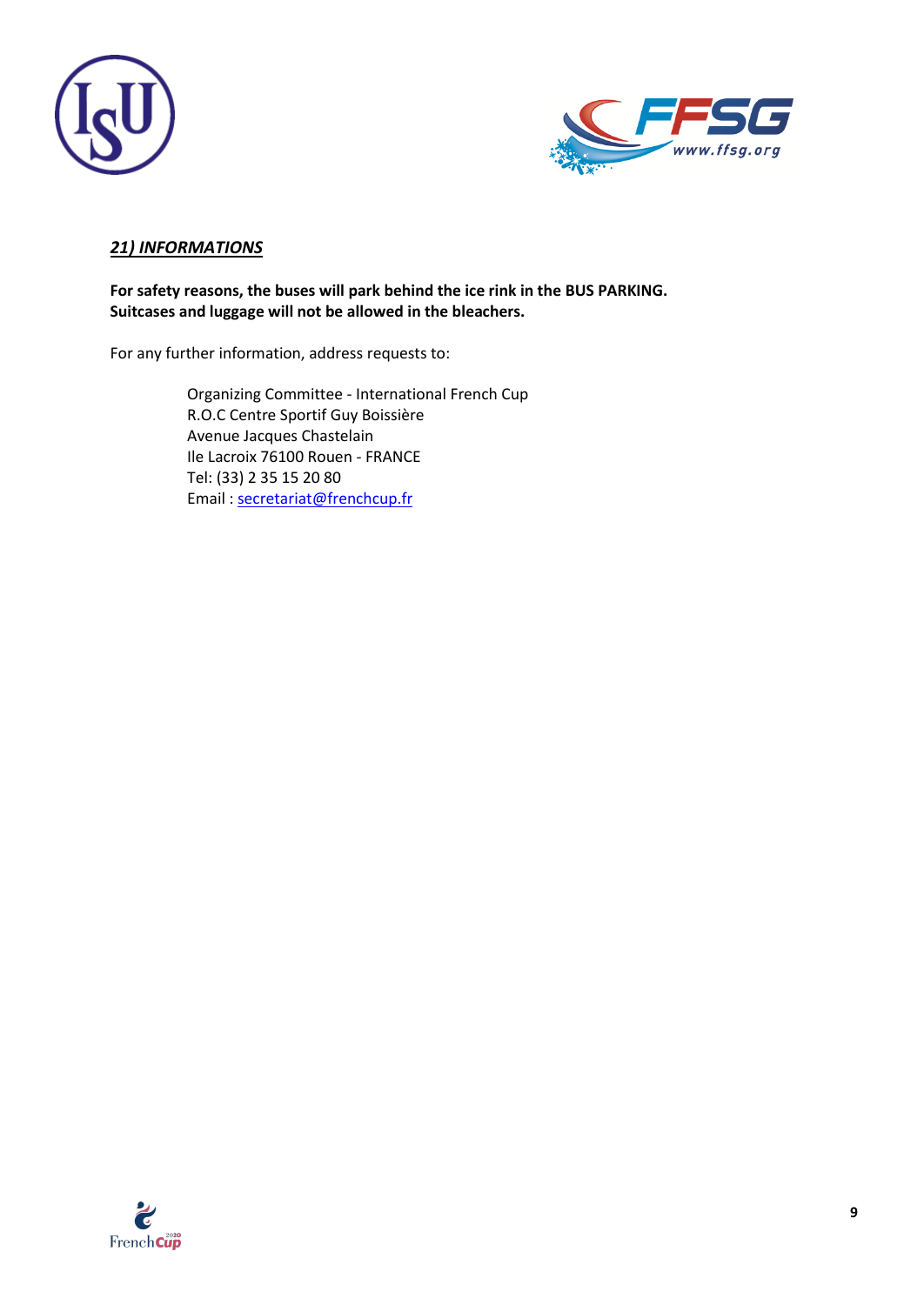



## *Preliminary Practice and Competition Schedule* May be changed according to the number of entries of the teams

Accreditation: Starting on Wednesday January 29<sup>th</sup>, 2020 at 02.00PM.

*Free Practice* according to contractual entries:

- Wednesday January 29<sup>th</sup> 2020 : from 10.00AM to 11.00PM
- Thursday January 30<sup>th</sup>, 2020 : from 07.00AM to 05.00PM.

#### **Thursday January 30 th , 2020**

| 03.00 PM | <b>Team Leader Meeting</b>              | Competition Ice Rink level 2 |
|----------|-----------------------------------------|------------------------------|
| 04.00 PM | Referees and Technical Panel meeting    | Mercure Hotel                |
| 05.00 PM | Initial Judges Meeting                  | Mercure Hotel                |
| 07.30 PM | <b>Official Draw for all categories</b> | <b>Competition Ice Rink</b>  |
| 08.30 PM | <b>Official Dinner</b>                  | Mercure Hotel                |

#### **Friday January 31 st, 2020**

| 07.00 AM-10.00 AM | Official practice NOVICE ADVANCED               | Competition Ice rink        |
|-------------------|-------------------------------------------------|-----------------------------|
| 02.00PM-06.00PM   | <b>Competition Free Skating NOVICE ADVANCED</b> | <b>Competition Ice rink</b> |
| 06.15PM           | <b>Podium</b> - Awards Ceremony NOVICE ADVANCED |                             |
| 06.30PM           | NOVICE ADVANCED Round Table Discussion          | Judges Room                 |